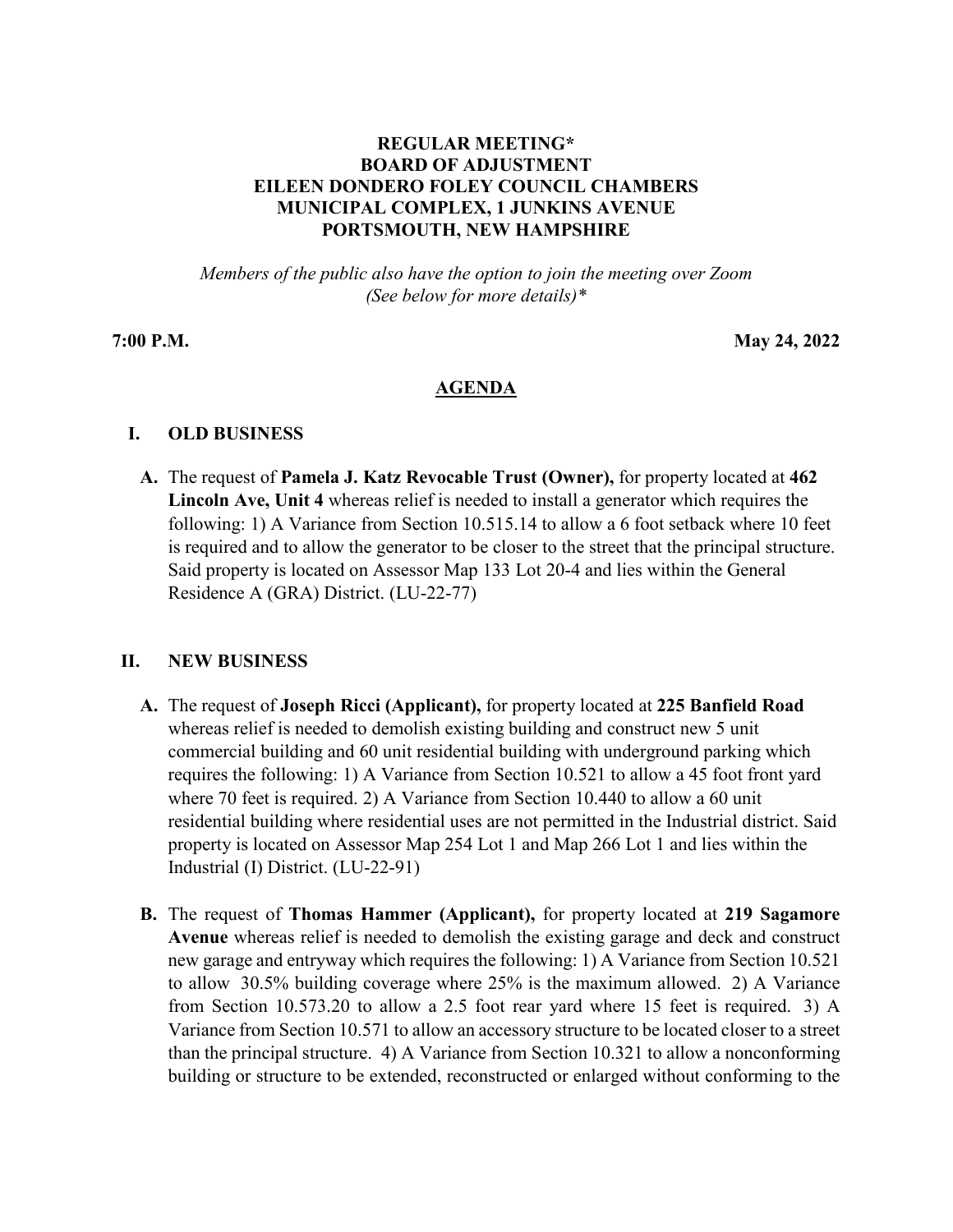requirements of the Ordinance. Said property is located on Assessor Map 221 Lot 19 and lies within the General Residence A (GRA) District. (LU-22-26)

- **C.** The request of **2422 Lafayette Road Associates LLC (Owner),** for property located at **2454 Lafayette Rd, Unit 5** whereas relief is needed for a proposed veterinary urgent care clinic which requires the following: 1) A Special Exception from Section 10.440 Use #7.50 to allow a Veterinary Care use where the use is allowed by Special Exception. Said property is located on Assessor Map 273 Lot 3-5 and lies within the Gateway Corridor (G1) District. (LU-22-93)
- **D.** The request of **Nicole Giusto (Applicant),** and **Cooper Malt LLC (Owner),** for property located at **650 Islington St, Unit C** whereas relief is needed for a proposed veterinary care clinic which requires the following: 1) A Special Exception from Section 10.440 Use #7.50 to allow a Veterinary Care use where the use is allowed by Special Exception. Said property is located on Assessor Map 155 Lot 5-C1 and lies within the Character District 4- W (CD4W) and the Historic District. (LU-22-92)
- **E.** The request of **Thomas and Lindsey Vickery (Owners),** for property located at **37 Orchard Street** whereas relief is needed for a proposed addition which requires the following: 1) A Variance from Section 10.521 to allow 26.5% building coverage where 25% is the maximum allowed. Said property is located on Assessor Map 149 Lot 9 and lies within the General Residence A (GRA) District. (LU-22-95)
- **F.** The request of **London Bridge South Inc. (Owner),** for the property located at **114 Saratoga Way** whereas relief is needed to amend a previously approved application to merge two lots and demo existing structures in order to construct a 4 unit multi family dwelling which requires the following: 1) A Variance from Section 10.521 to allow a lot area per dwelling unit of 3,736 square feet where 5,000 square feet is the minimum required; and 2) A Special Exception from Section 10.440 Use #1.51 to allow 4 dwelling units where the use is allowed by a special exception. Said property is shown on Assessor Map 212 Lot 112 and lies within the General Residence B District. (LU-20-164)
- **G.** The request of **Katherine Nolte and Angela Davis (Owners),** for property located at **276 Aldrich Road** whereas relief is needed to remove existing mudroom and construct covered front porch which requires the following: 1) Variances from Section 10.521 to allow a) 33% building coverage where 20% is the maximum allowed; b) 7.5 feet left side yard where 10 feet is required; and c) 7.5 feet secondary front yard where 30 feet is required. 2) A Variance from Section 10.321 to allow a nonconforming building or structure to be extended, reconstructed or enlarged without conforming to the requirements of the Ordinance. Said property is located on Assessor Map 166 Lot 14 and lies within the Single Residence B (SRB) District. (LU-22-97)
- **H. REQUEST TO POSTPONE** The request of **Joel St. Jean and Mariele Chambers (Owners),** for property located at **108 Burkitt Street** whereas relief is needed to